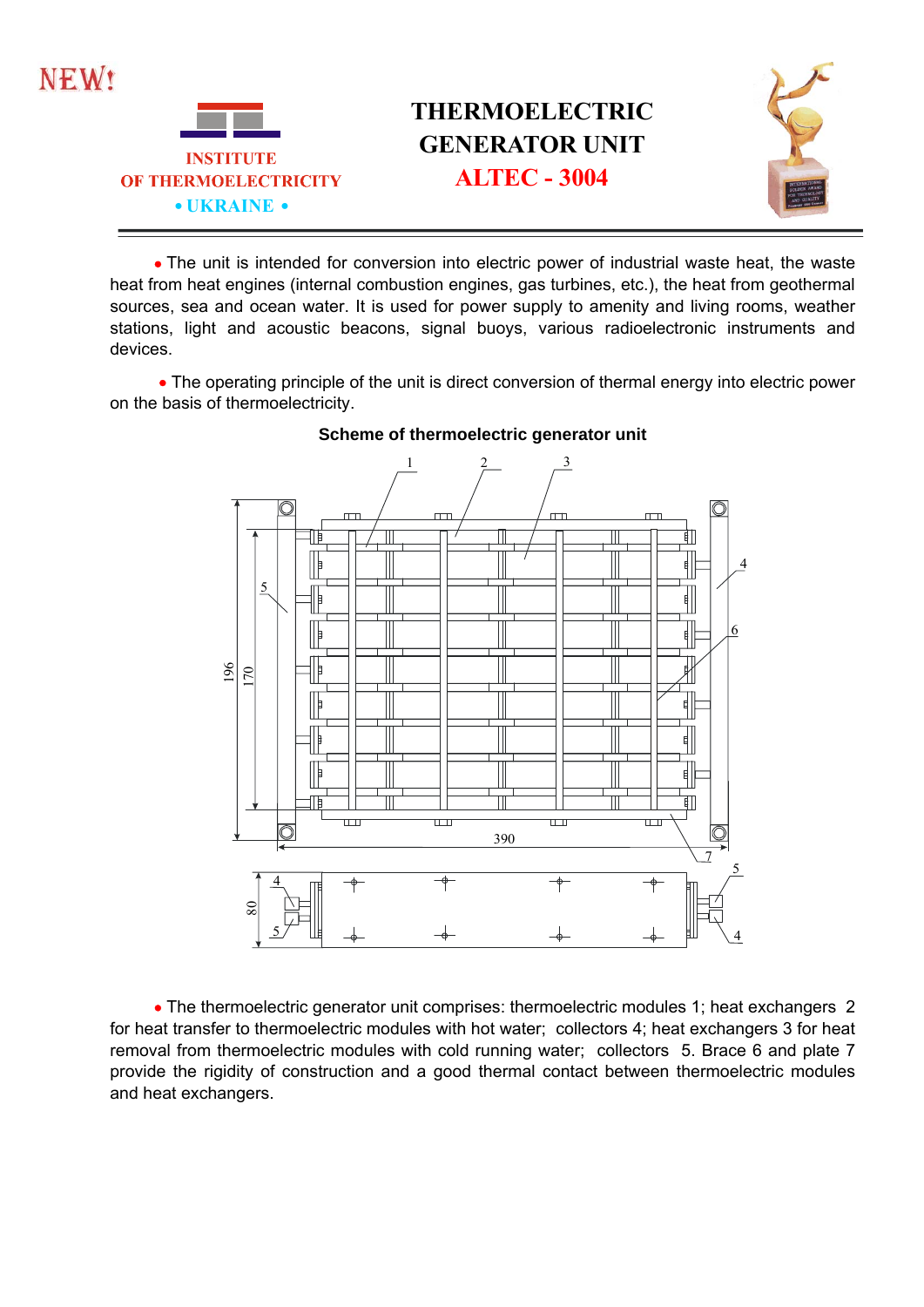## **Appearance of thermoelectric generator unit**



• Connection of a certain number of individual thermoelectric generator units provides the user with the necessary parameters of electric power and voltage.

• The thermoelectric generator unit can work at circulating water pressure up to 5 atm.

• The thermoelectric generator unit is an ecologically clean device for electric power generation.

| $N_2$ | Parameter name                           | Mode 1     | Mode 2 |
|-------|------------------------------------------|------------|--------|
| 1.    | Cold water input temperature, °C         | 10         | 10     |
| 2.    | Hot water input temperature, $\degree$ C | 95         | 35     |
| 3.    | Cold water flow rate, ml/s               | 170        | 170    |
| 4.    | Hot water flow rate, ml/s                | 170        | 170    |
| 5.    | Electric voltage, V                      | 9,4        | 3      |
| 6.    | Electric power, W                        | 63         | 6      |
| 7.    | Cold liquid input pressure, atm          | 0,6        | 0,6    |
| 10.   | Hot liquid input pressure, atm.          | 0,4        | 0,5    |
| 11.   | Dimensions, mm                           | 390x80x196 |        |
| 12.   | Weight, kg                               | 5,9        |        |

## **Parameters of thermoelectric generator unit for two temperature modes**

**Orders and additional information:** General P.O. box 86, Chernivtsi, 58002, Ukraine; e-mail: ite@inst.cv.ua; fax: (380-3722)-41917; phone: (380-3722)-41917; **http://ite.inst.cv.ua**.